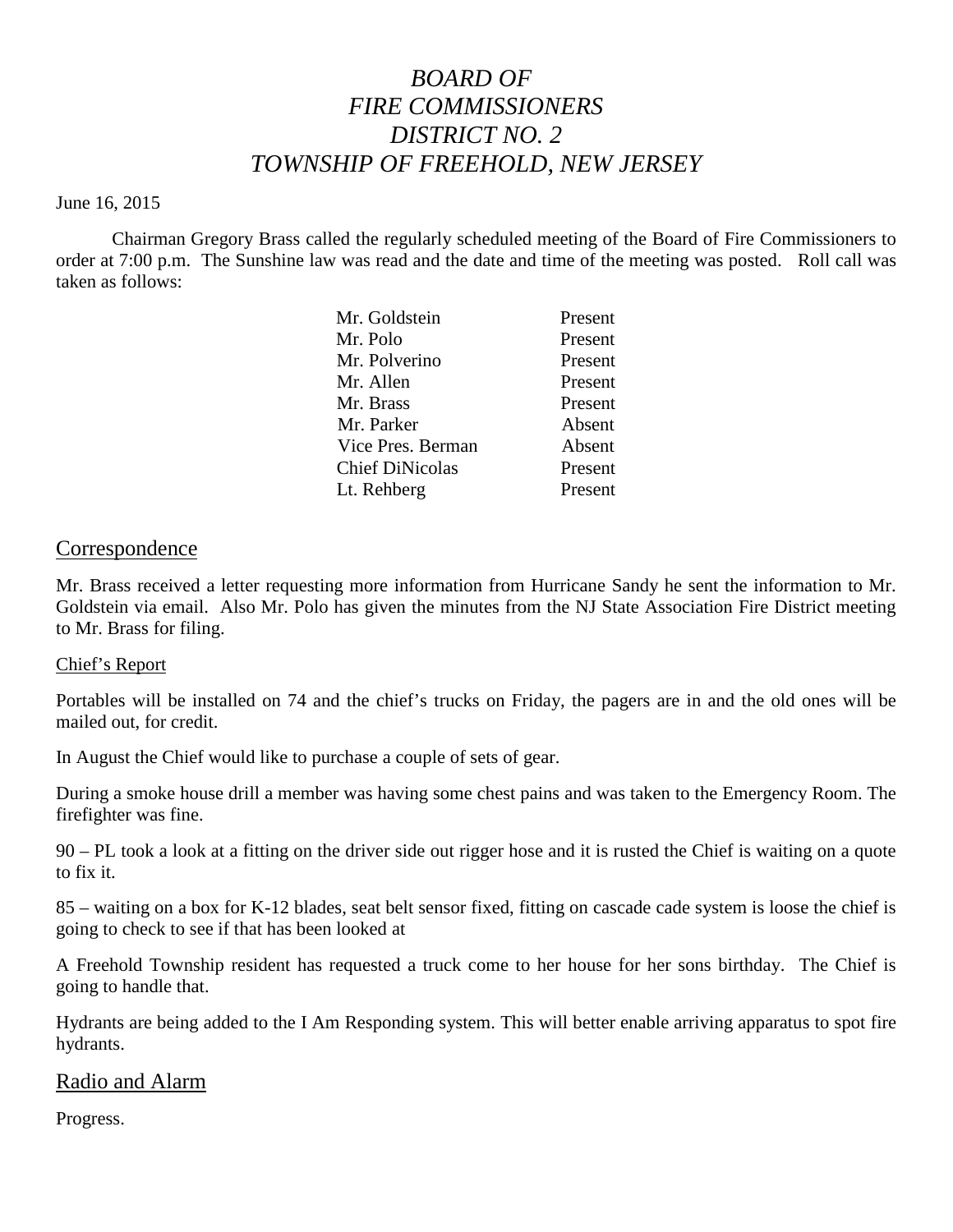# Building

Daniels Way – there is a shrub that's needs to be replaced. NJ Overhead Door will be in to do some work on Friday. ESI will be out next Monday.

#### Insurance

Mr. Goldstein is waiting on the list of the members for LOSAP to verify which members are not in it but should be, he will also check to see what needs to be done. He will also be setting up a new system to track members in LOSAP.

Travelers – Mr. Polo has been working with travelers trying to get with their safety division he finally met with someone. The Travelers representative was very impressed with what he saw. He has no recommendations for the company.

# Maintenance

Pond Road – There is an air compressor that needs to be replaced, on the Plymo-Vent system. Clean Air Co. will change it to a 20gal. vertical if the Board approves the cost will be \$646.34.

# New Business

Mr. Allen thanked Chief Dinicolas and Mr. Jim Taylor for helping the Toms River PD with their event. The admin. assistant to the Board has handed in her resignation, and she will finish out the year.

# Old Business

Mr. Allen will be getting more proposals for consultation on the new building, to present to the Board for next month's meeting. Mr. Goldstein brought up the annual contract with NetLink the Board has decided to go with the annual maintenance contract plus monthly monitoring for \$340 a month, role was called and it was unanimous. First Aid is going to hold off on purchasing their radios until November but the Board has also decided to purchase one radio for the First Aid, Mr. Goldstein will find out the cost, he will also contact First Aid and have them purchase it and submit a bill to the Board. The Iron Planet contract is not going to be renewed.

#### Treasurer

Freehold Savings Bank

| Treemond Davings Dank           |                                 |                      |
|---------------------------------|---------------------------------|----------------------|
| Checking<br><b>Money Market</b> |                                 | 595.78<br>466,960.65 |
|                                 |                                 |                      |
| Total assets:                   |                                 | \$1,295,994.01       |
| June Bills                      |                                 |                      |
| 9581                            | JCP & L                         | 183.79               |
| 9582                            | NJ Natural Gas                  | 71.40                |
| 9583                            | Verizon                         | 369.43               |
| 9584                            | <b>Verizon Wireless</b>         | 487.23               |
| 9585                            | Motorola                        | 1,090.50             |
| 9586                            | Optimum                         | 260.04               |
| 9587                            | E. Freehold Fire Co.            | 31,250.00            |
| 9588                            | Jeffrey Allen                   | 2,000.00             |
| 9589                            | Dave Goldstein                  | 2,000.00             |
| 9590                            | <b>Moriarity Env. Solutions</b> | 2,137.44             |